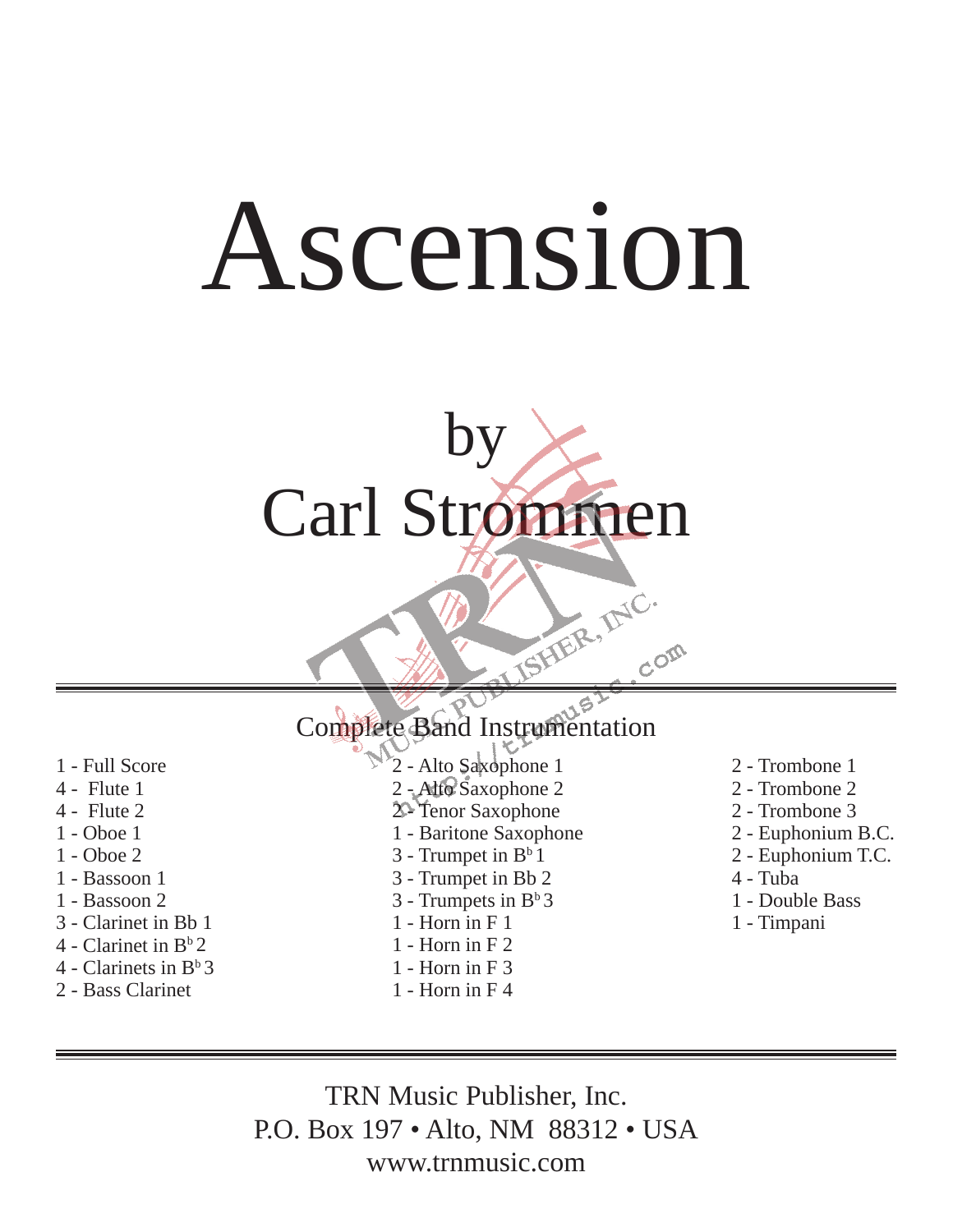#### **About the Music - - -**

 **Michael Lewis Fallacaro** was the Principal Clarinetist of the C.W. Post Wind Ensemble, Symphonic Band, and Symphony Orchestra. A graduate of Smithtown High School on Long Island, he completed some university study at Manhattanville College before coming to C. W. Post. He was a highly respected and endeared musician. As fate would have it, on February 7, 2006, while on his way to band rehearsal, Michael's life was taken in a tragic car accident. He was 22 years of age and only one semester away from graduating.

 **Dr. James W. McRoy**, Professor of Music and Director of Bands, joined the faculty of C.W. Post in 1998. He has an earned doctorate in Instrumental Conducting from Ball State University and was a high school band director for ten years. Past President of the New York State Band Directors Association, he maintains an active schedule as a guest conductor, clinician, speaker, and adjudicator in both North America and Asia.

 Founded in 1954, the C. W. Post Campus of Long Island University is located on 307 Acres on the north shore of Long Island, New York, 30 miles outside of downtown New York City. With 235 undergraduate and graduate degree programs to choose from, C. W. Post has achieved national recognition for its contemporary and cooperative approach to education. It is also recognized as one of the nation's most beautiful college campuses.

### **To the Conductor - - -**

 The contrapuntal nature of Ascension requires that balance be achieved among all sections, particularly where there is a great deal of transparency (ms. 46-59). Similarly, the broad chorale-like setting allows for a great deal of latitude of expression that can be explored at each playing.

#### **About the Composer - - -**

 **Carl Strommen** is an award-winning ASCAP composer and arranger who makes his home on Long Island, New York. He is a member of the adjunct faculty at the C. W. Post Campus of Long Island University, where he teaches orchestration and composition.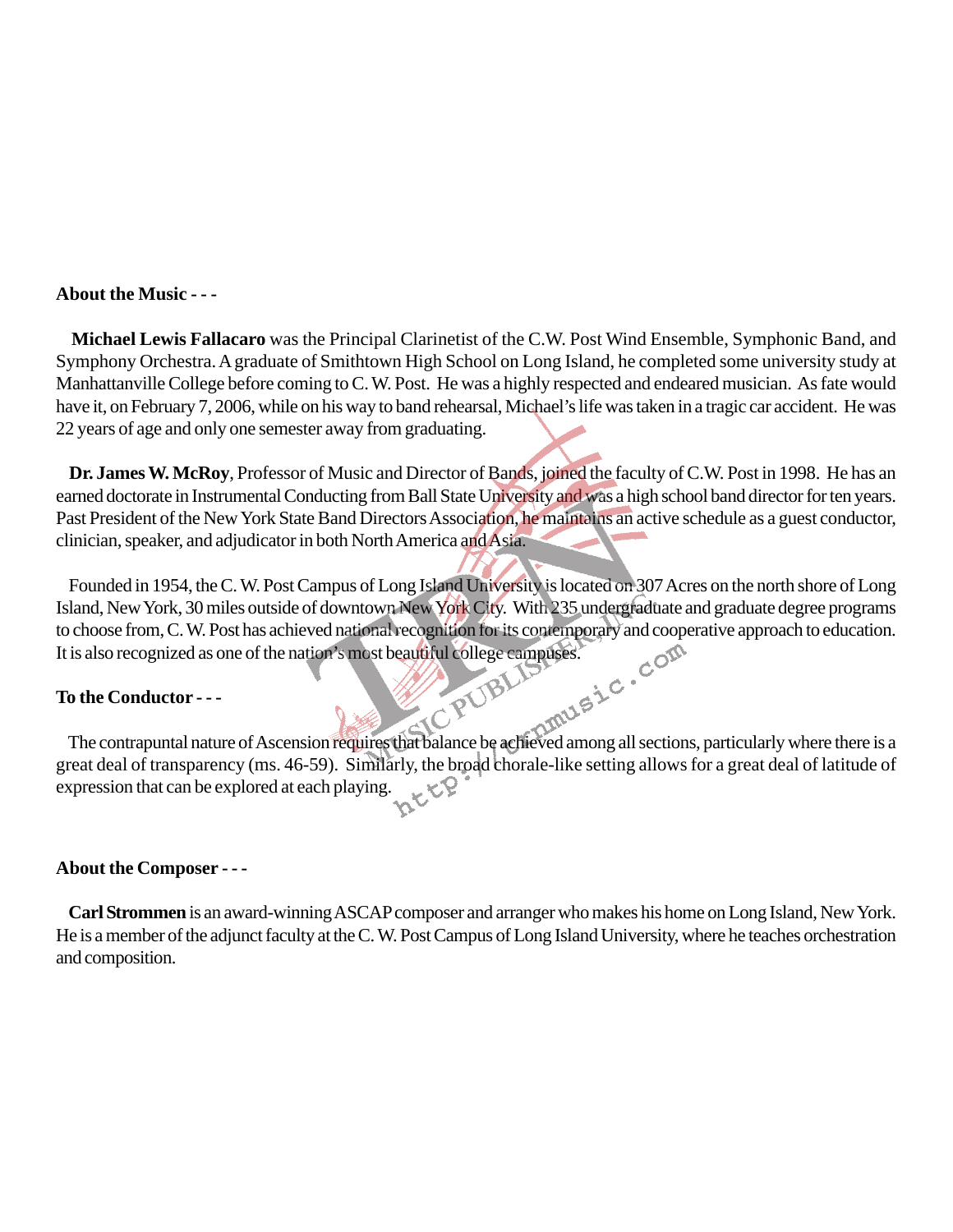Commissioned by The Long Island University - C.W. Post Symphonic Band, Dr. James W. McRoy, Director Dedicated to the memory of Michael Lewis Fallacaro

|                                         |                 | Broadly with expression $\Big  = 56-58$ |                                                 |      |       |         |  | Carl Strommen<br>$\operatorname{ASCAP}$ |  |
|-----------------------------------------|-----------------|-----------------------------------------|-------------------------------------------------|------|-------|---------|--|-----------------------------------------|--|
|                                         | Legato          |                                         |                                                 |      |       |         |  |                                         |  |
| Flute 1-2                               |                 |                                         |                                                 |      |       |         |  |                                         |  |
|                                         | $_{mp}$         |                                         |                                                 |      |       |         |  |                                         |  |
| Oboe $1-2$                              |                 |                                         |                                                 |      |       |         |  |                                         |  |
|                                         |                 | $\it mp$                                |                                                 |      |       |         |  |                                         |  |
| Bassoon $1\mbox{-} 2$                   |                 |                                         |                                                 |      |       |         |  |                                         |  |
|                                         |                 | mp                                      |                                                 |      |       |         |  |                                         |  |
| Clarinet in $\rm B\flat$ 1              |                 |                                         |                                                 |      |       |         |  |                                         |  |
|                                         | $\mathfrak{m}p$ |                                         |                                                 |      |       |         |  |                                         |  |
| Clarinet in $\rm B\mathbin\downarrow 2$ |                 |                                         |                                                 |      |       |         |  |                                         |  |
|                                         |                 |                                         |                                                 |      |       |         |  |                                         |  |
|                                         |                 | mp                                      |                                                 |      |       |         |  |                                         |  |
| Clarinet in $B \flat 3$                 |                 |                                         |                                                 |      |       |         |  |                                         |  |
|                                         |                 | mp                                      |                                                 |      |       |         |  |                                         |  |
| <b>Bass Clarinet</b>                    |                 |                                         |                                                 |      |       |         |  |                                         |  |
|                                         |                 | $\mathbf{m} \mathbf{p}$                 |                                                 |      |       |         |  |                                         |  |
|                                         |                 |                                         |                                                 |      |       |         |  |                                         |  |
| Alto Sax.1-2 $\,$                       |                 |                                         |                                                 |      |       |         |  |                                         |  |
|                                         |                 |                                         |                                                 |      |       |         |  |                                         |  |
| Tenor Sax.                              |                 |                                         |                                                 |      |       |         |  |                                         |  |
|                                         |                 |                                         |                                                 |      |       |         |  |                                         |  |
| Baritone Sax.                           |                 |                                         |                                                 |      |       |         |  |                                         |  |
|                                         |                 |                                         |                                                 |      |       |         |  |                                         |  |
| Trumpet in $\rm B\flat\,1$              |                 |                                         |                                                 |      |       |         |  |                                         |  |
|                                         |                 |                                         |                                                 |      |       | $3^{2}$ |  |                                         |  |
| Trumpet in Bb 2-3                       |                 |                                         |                                                 |      |       |         |  |                                         |  |
|                                         |                 |                                         |                                                 |      | $K^2$ |         |  |                                         |  |
| Horn in F 1-2 $\,$                      |                 |                                         |                                                 |      |       |         |  |                                         |  |
|                                         |                 |                                         |                                                 |      |       |         |  |                                         |  |
|                                         |                 |                                         |                                                 | ALEE |       |         |  |                                         |  |
| Horn in F 3-4 $\,$                      | $\bullet$       |                                         |                                                 |      |       |         |  |                                         |  |
|                                         |                 |                                         |                                                 |      |       |         |  |                                         |  |
| Trombone $1\,$                          |                 |                                         |                                                 |      |       |         |  |                                         |  |
|                                         |                 |                                         |                                                 |      |       |         |  |                                         |  |
| Trombone 2                              | $\overline{a}$  |                                         |                                                 |      |       |         |  |                                         |  |
|                                         |                 |                                         |                                                 |      |       |         |  |                                         |  |
| Trombone 3                              | Œ               |                                         |                                                 |      |       |         |  |                                         |  |
|                                         |                 |                                         |                                                 |      |       |         |  |                                         |  |
|                                         |                 |                                         |                                                 |      |       |         |  |                                         |  |
| Euphonium                               | $\overline{a}$  |                                         |                                                 |      |       |         |  |                                         |  |
|                                         |                 |                                         |                                                 |      |       |         |  |                                         |  |
| ${\rm Tuba}$                            |                 |                                         |                                                 |      |       |         |  |                                         |  |
|                                         |                 |                                         |                                                 |      |       |         |  |                                         |  |
| Double Bass                             |                 |                                         |                                                 |      |       |         |  |                                         |  |
|                                         |                 |                                         |                                                 |      |       |         |  |                                         |  |
| Timpani <b>P</b>                        |                 | $A-D-E$                                 |                                                 |      |       |         |  |                                         |  |
| <b>GRADE 4</b>                          |                 |                                         | Copyright © MMVIII by TRN MUSIC PUBLISHER, INC. |      |       |         |  |                                         |  |
|                                         |                 |                                         |                                                 |      |       |         |  |                                         |  |

TRN2008-CS1

 Copyright © MMVIII by TRN MUSIC PUBLISHER, INC. All Rights Reserved. Printed in U. S. A. International Copyright Secured.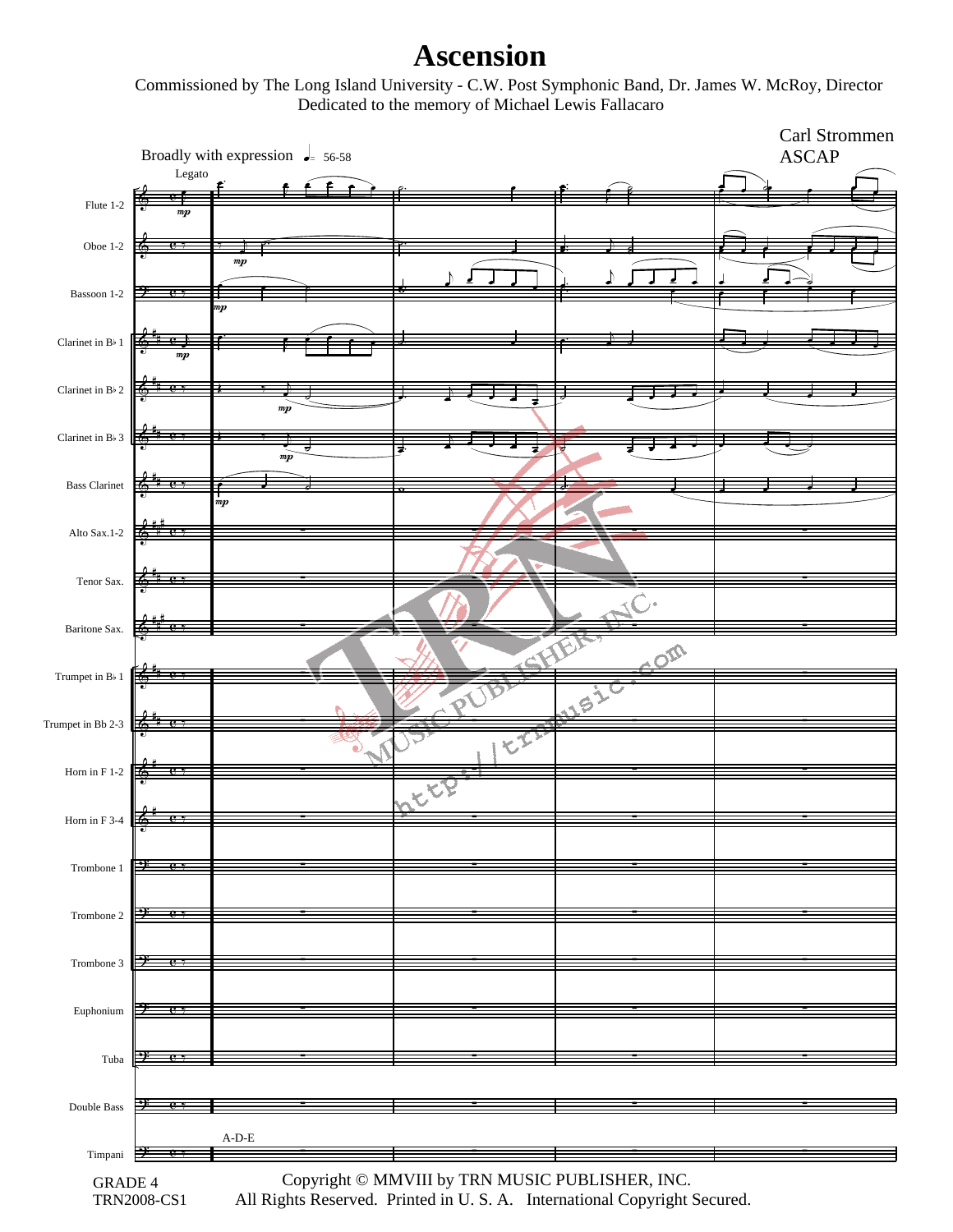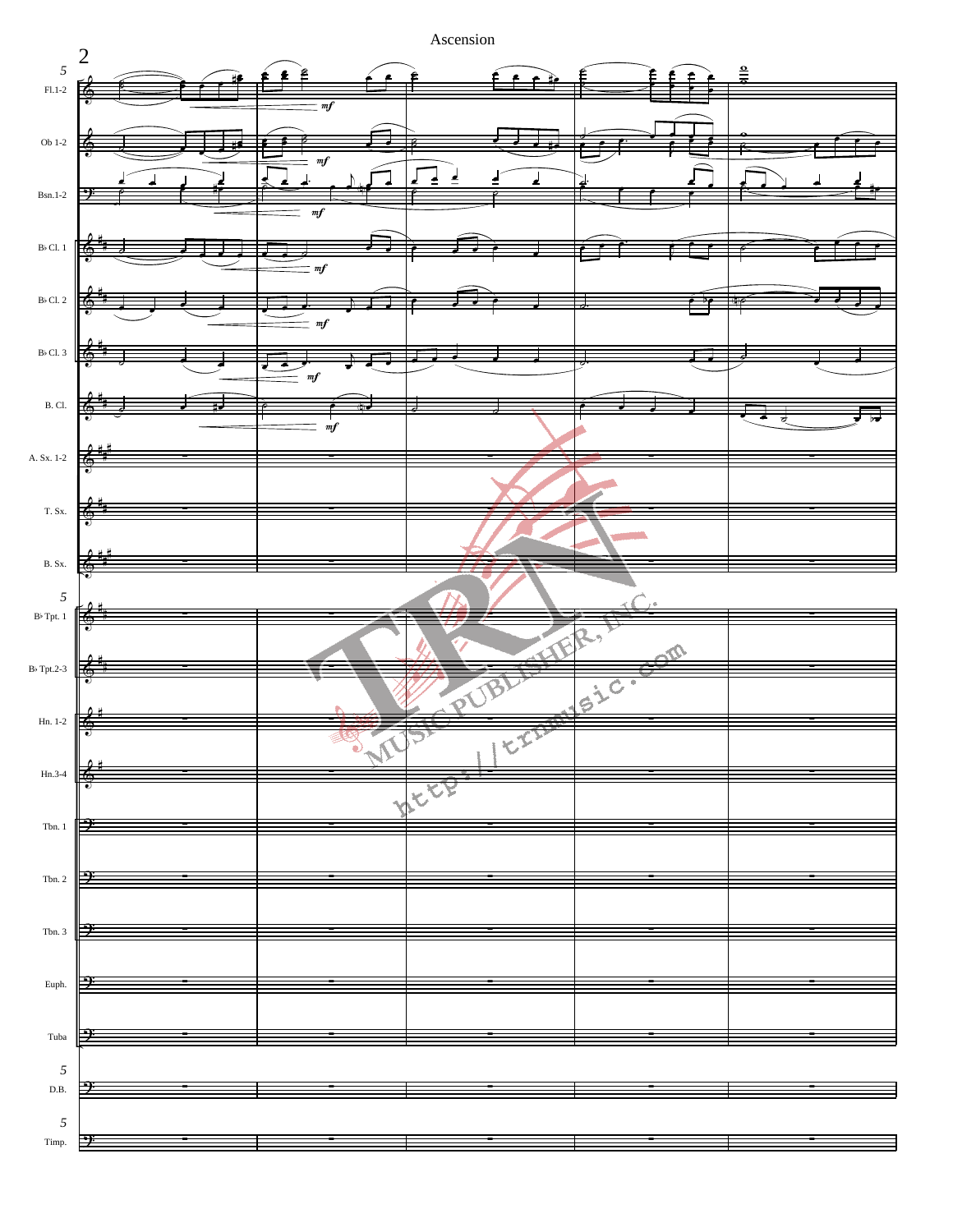

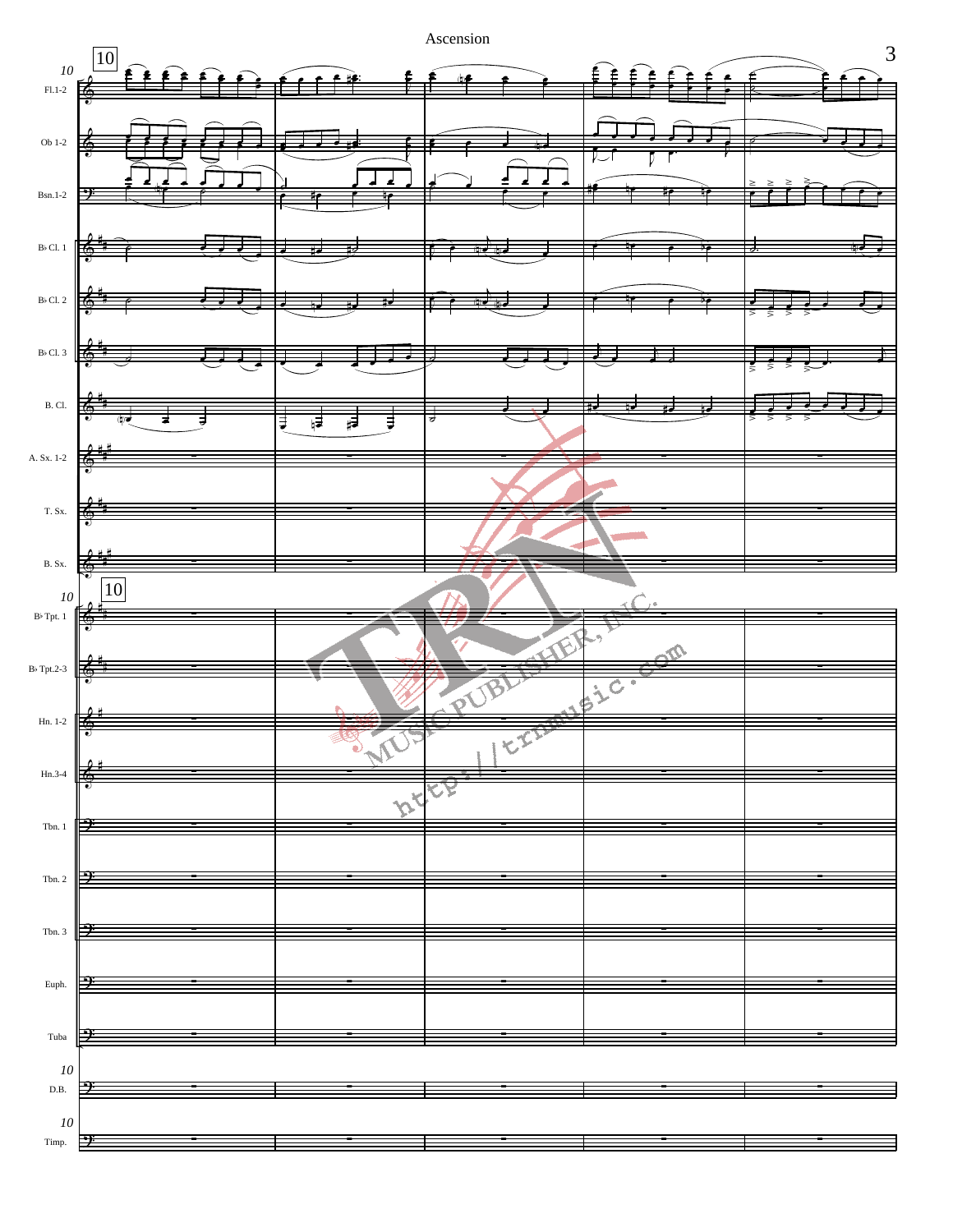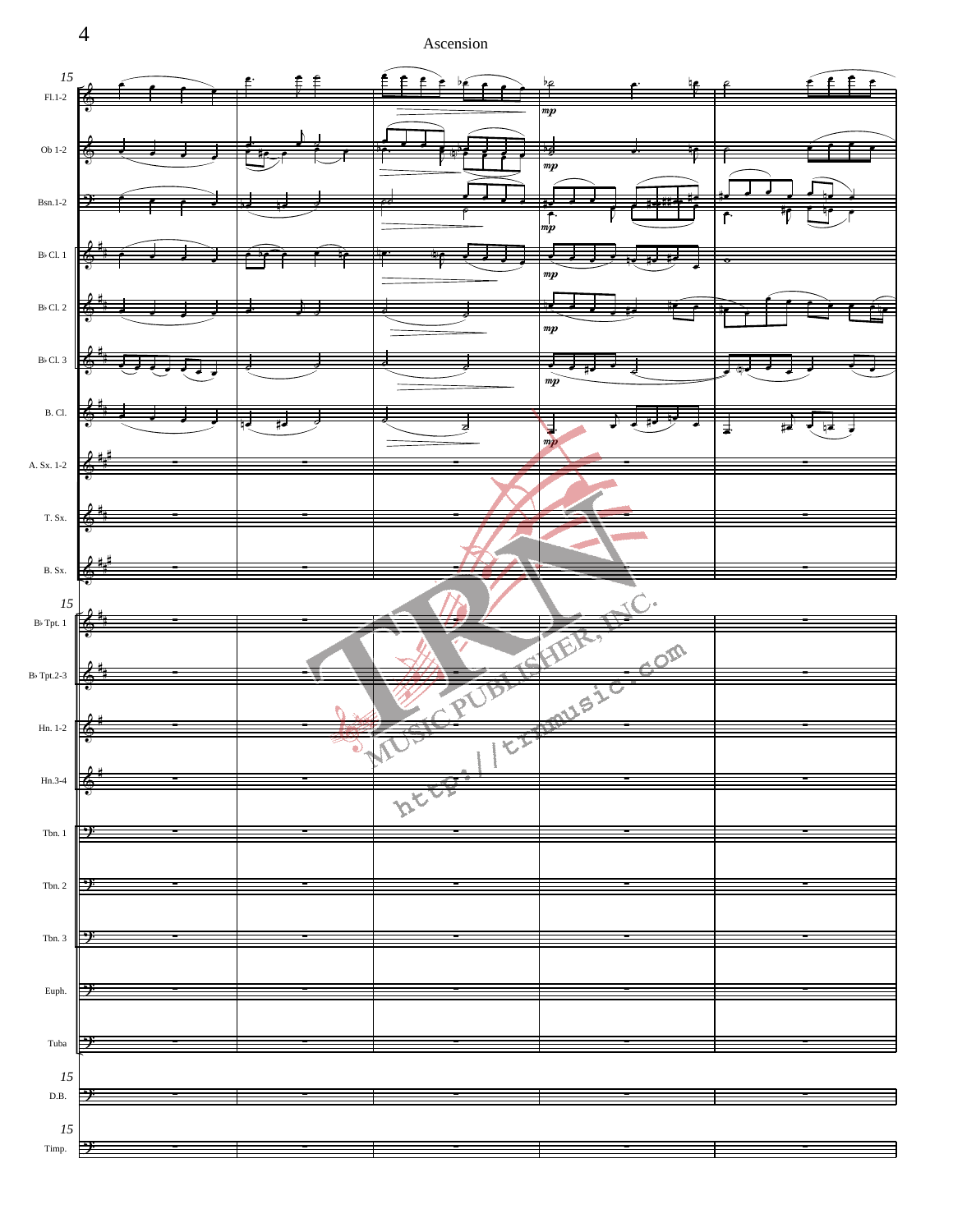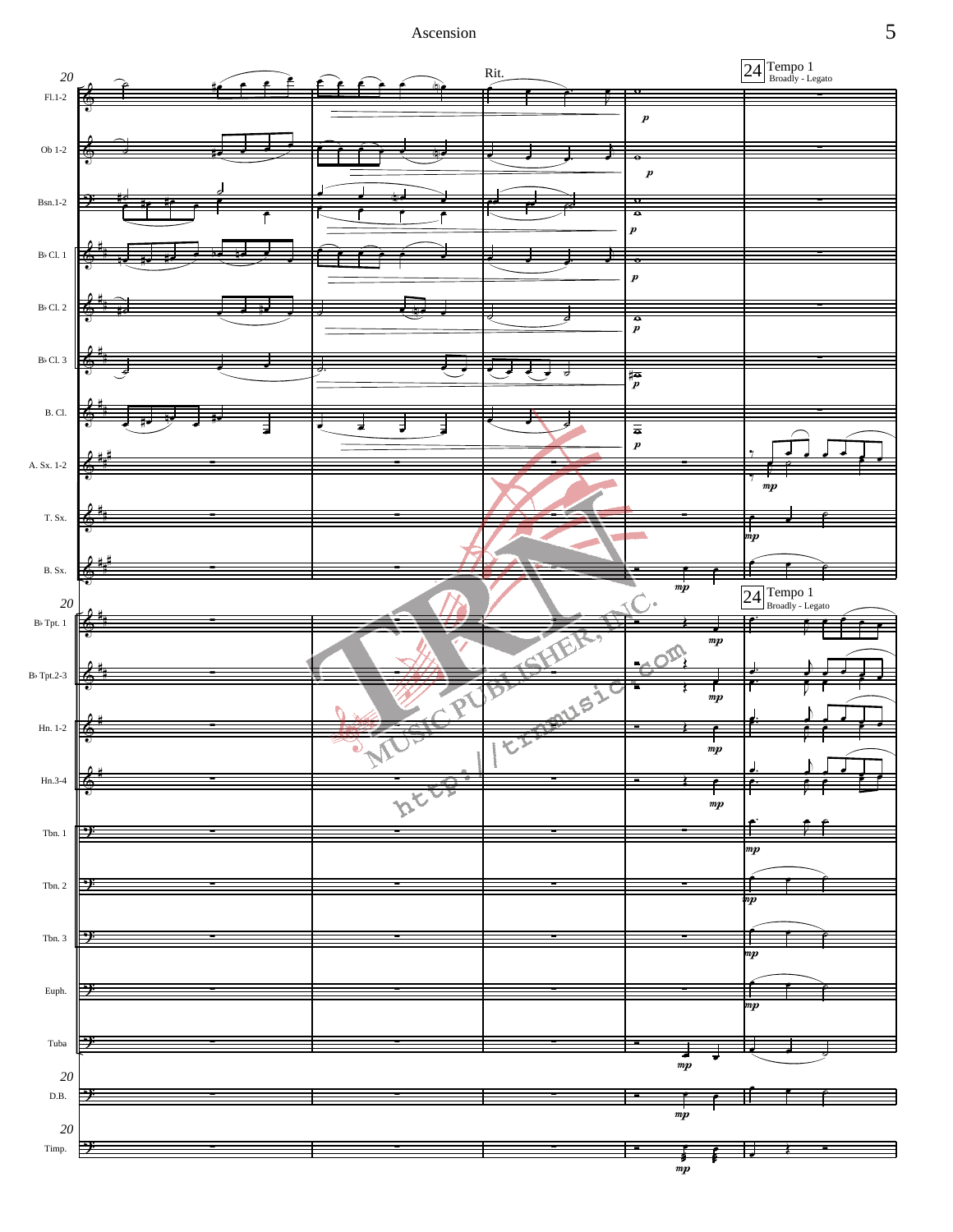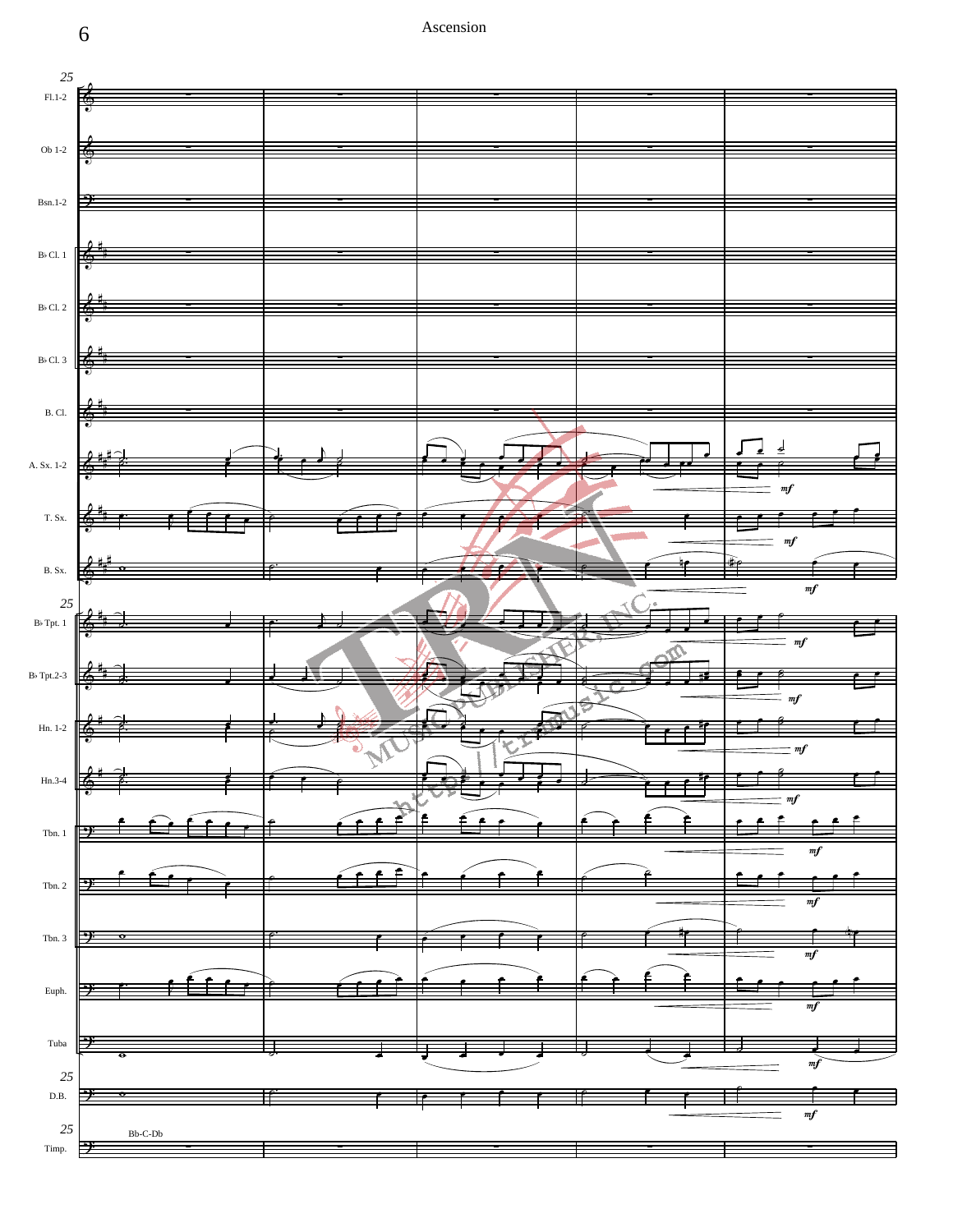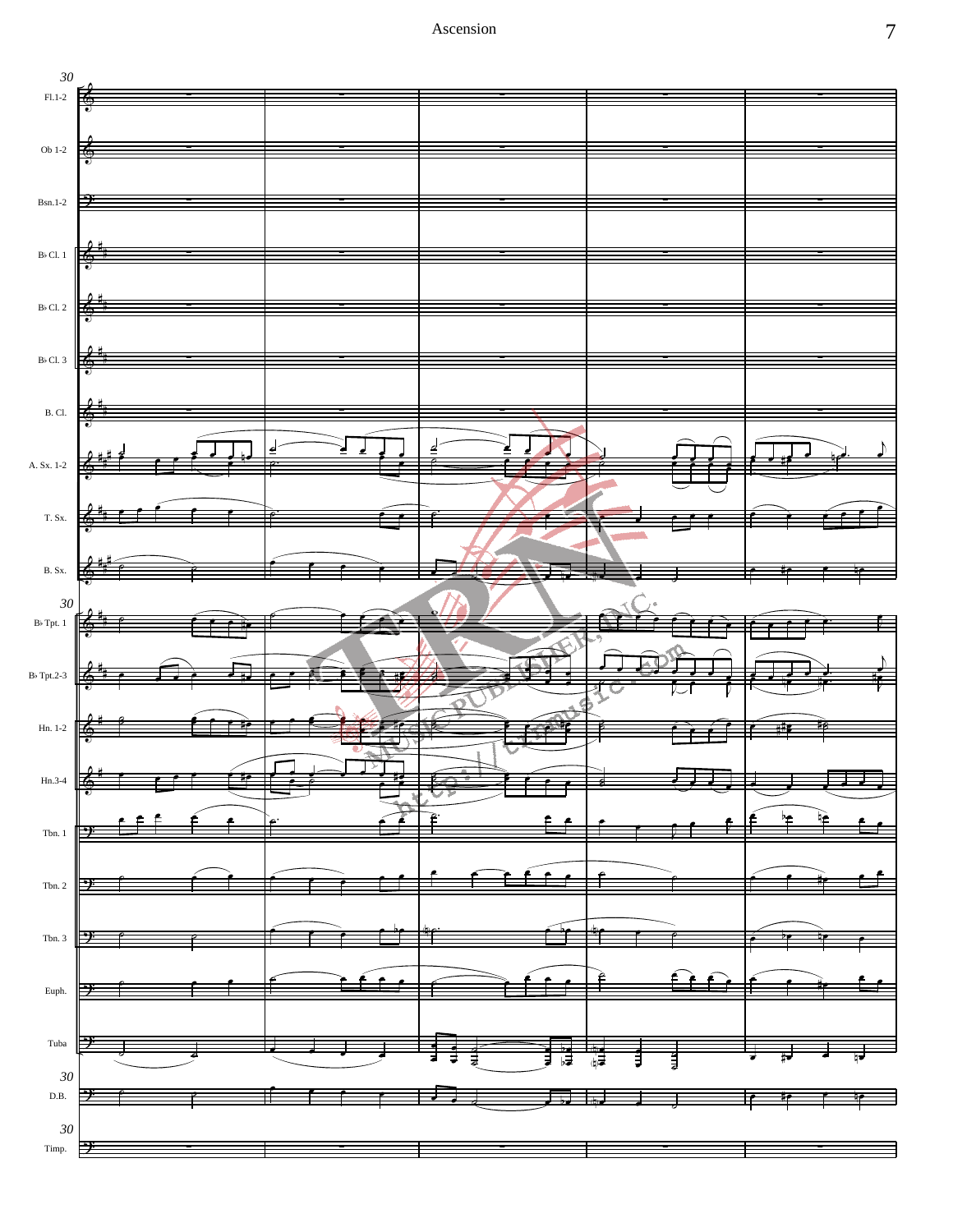

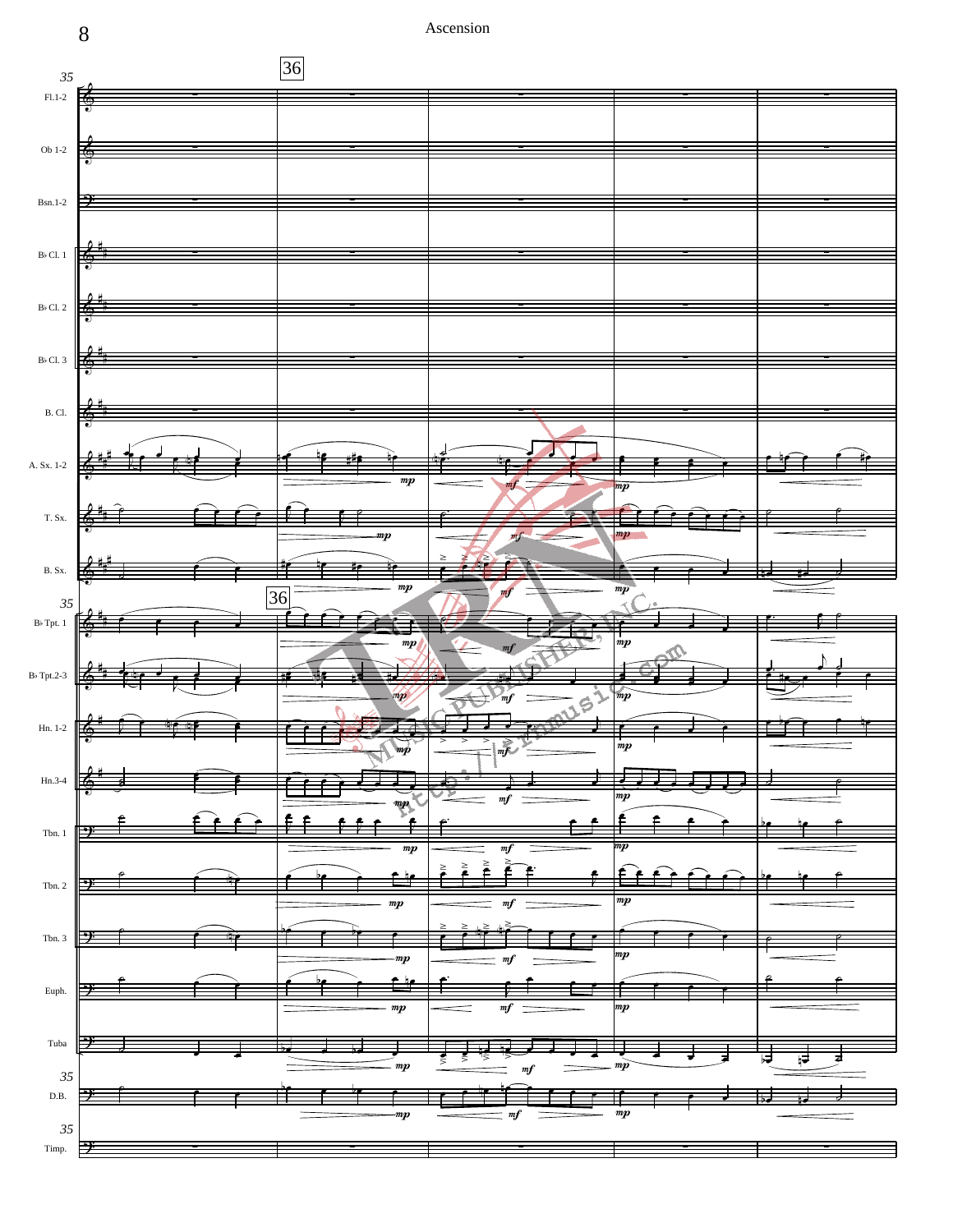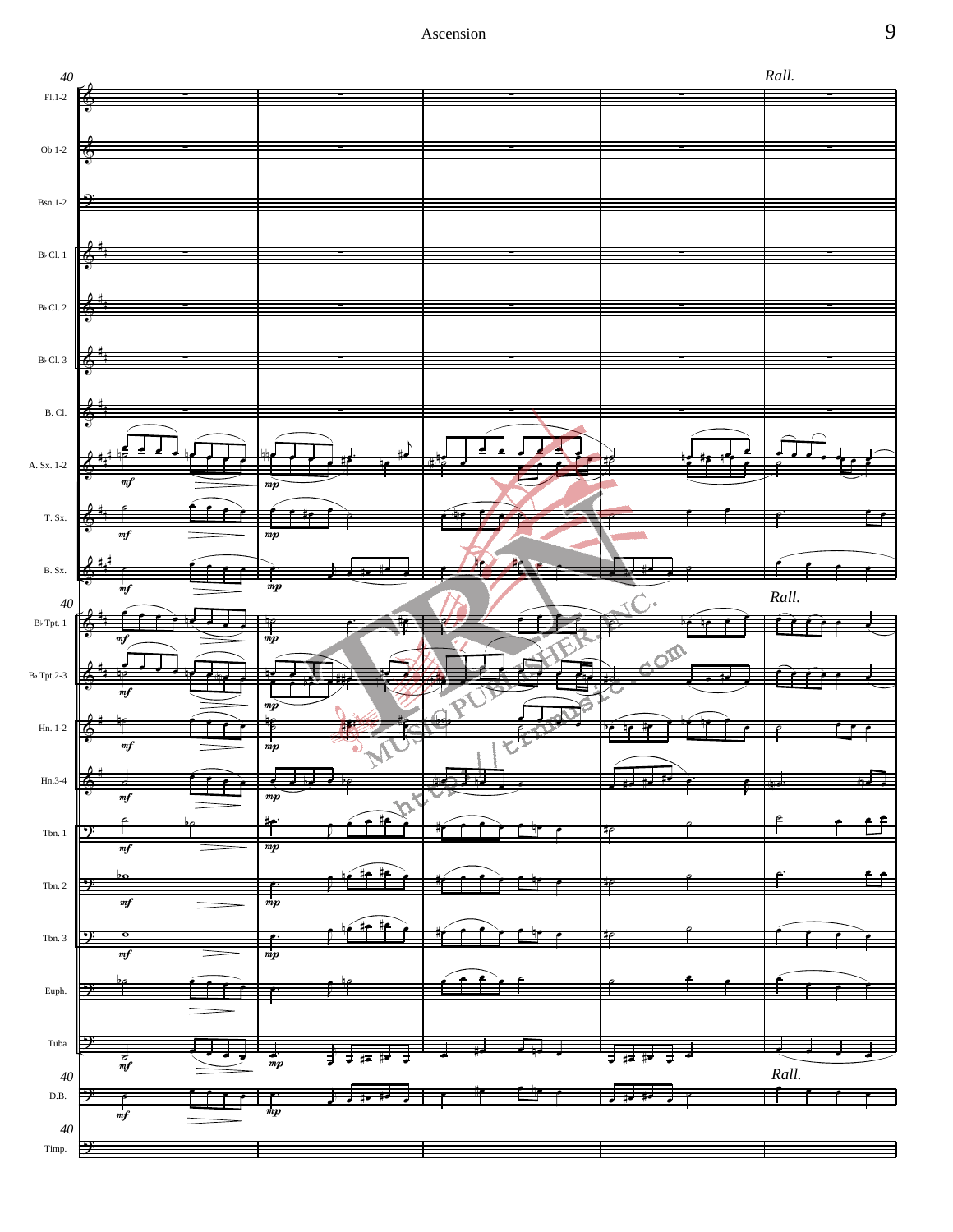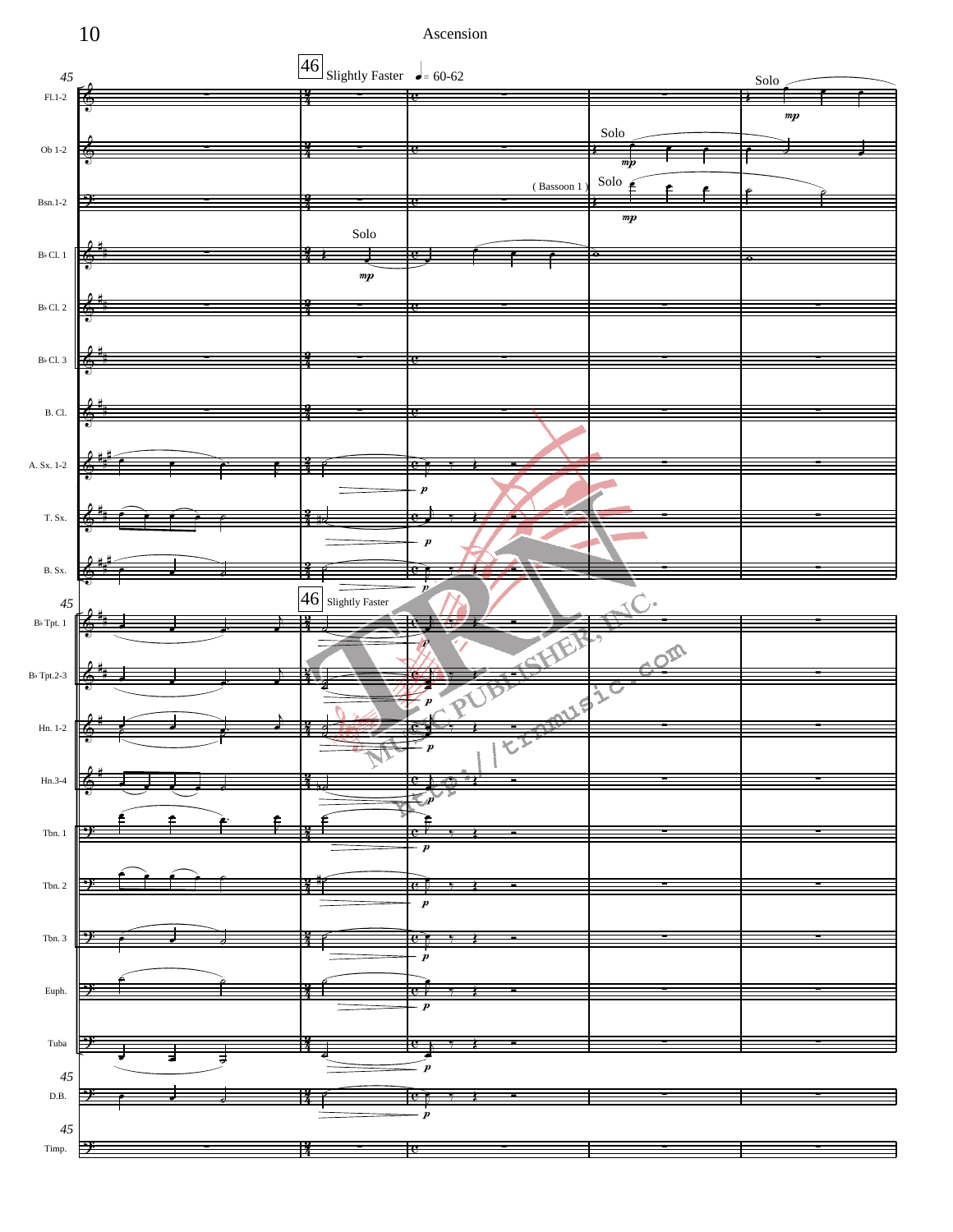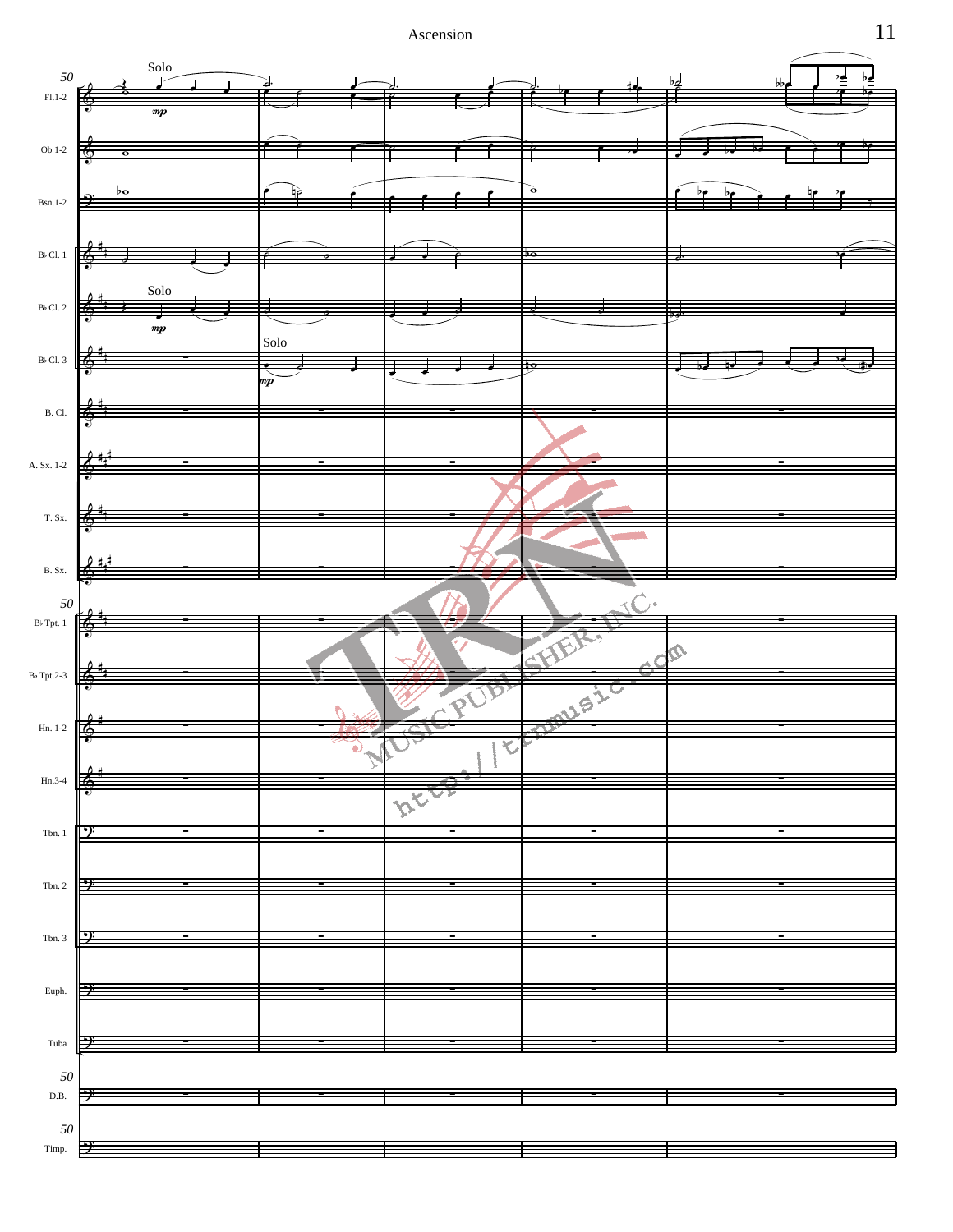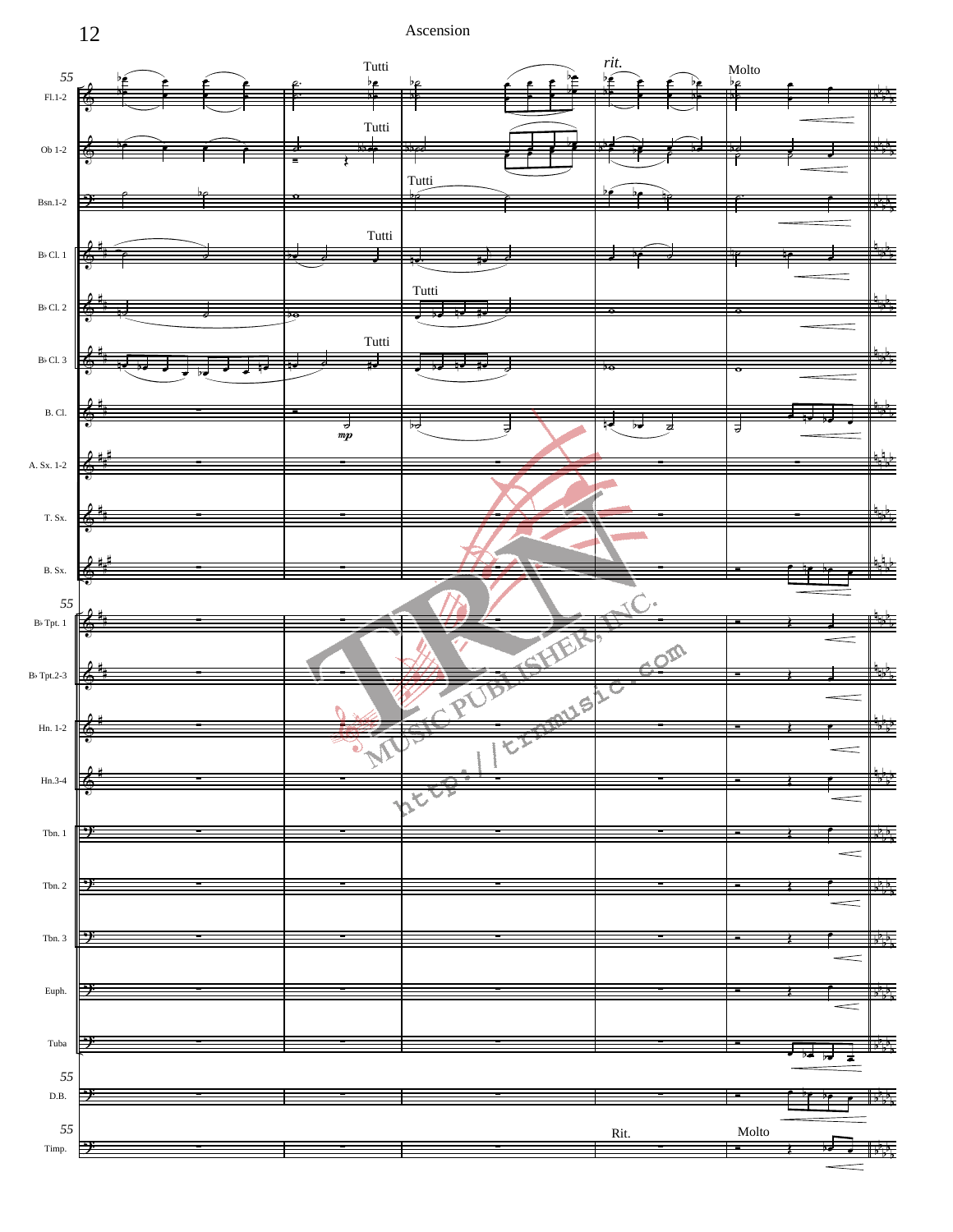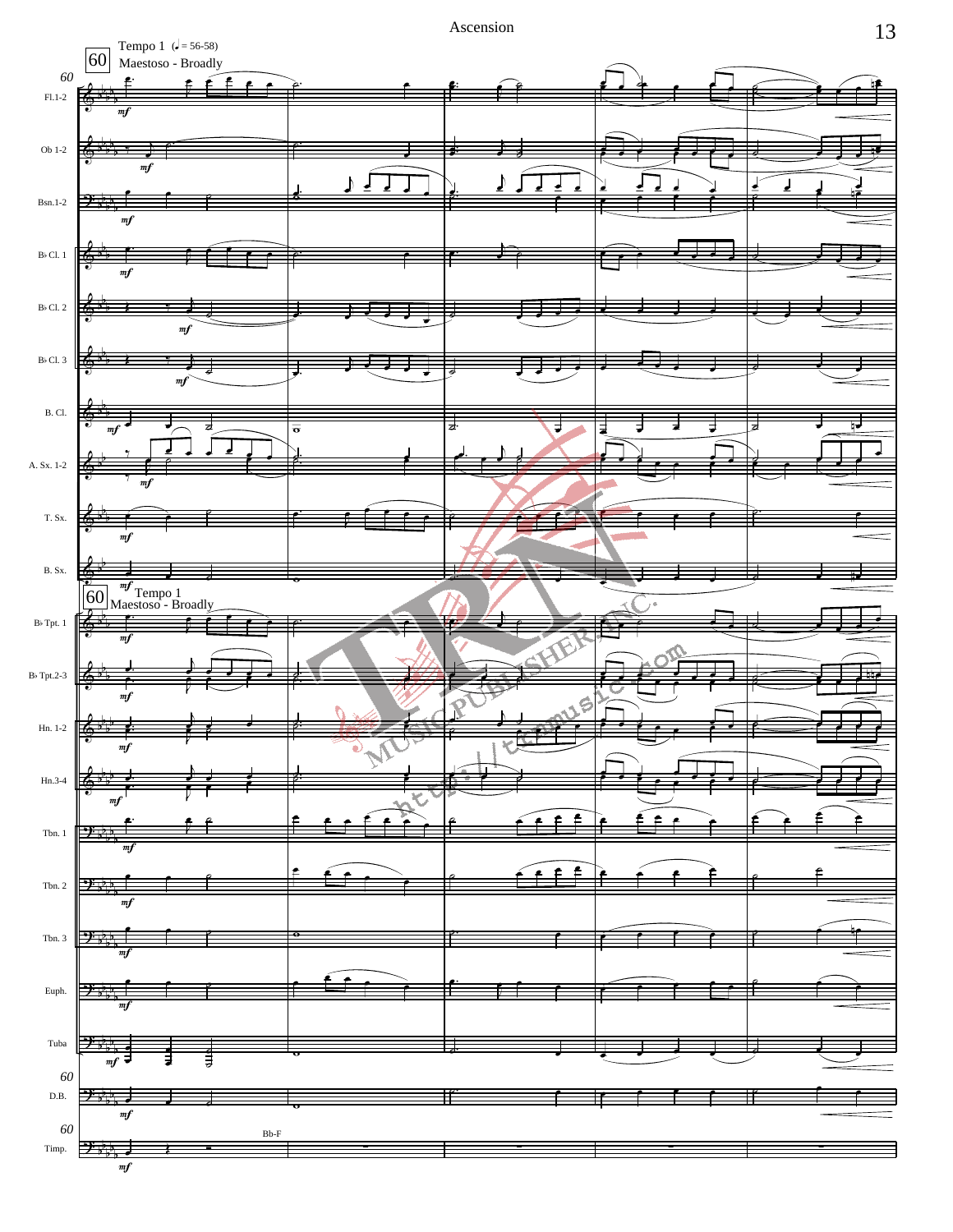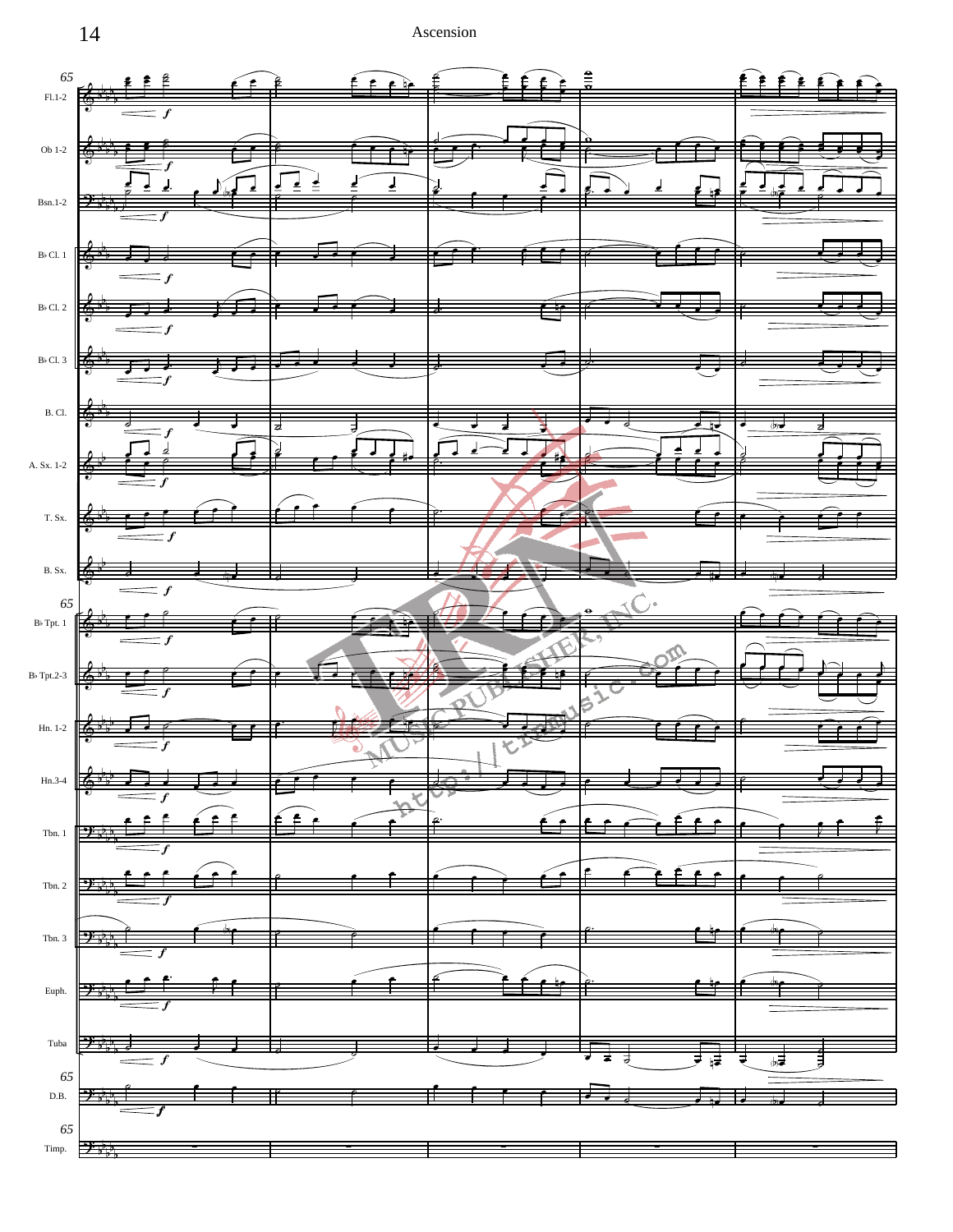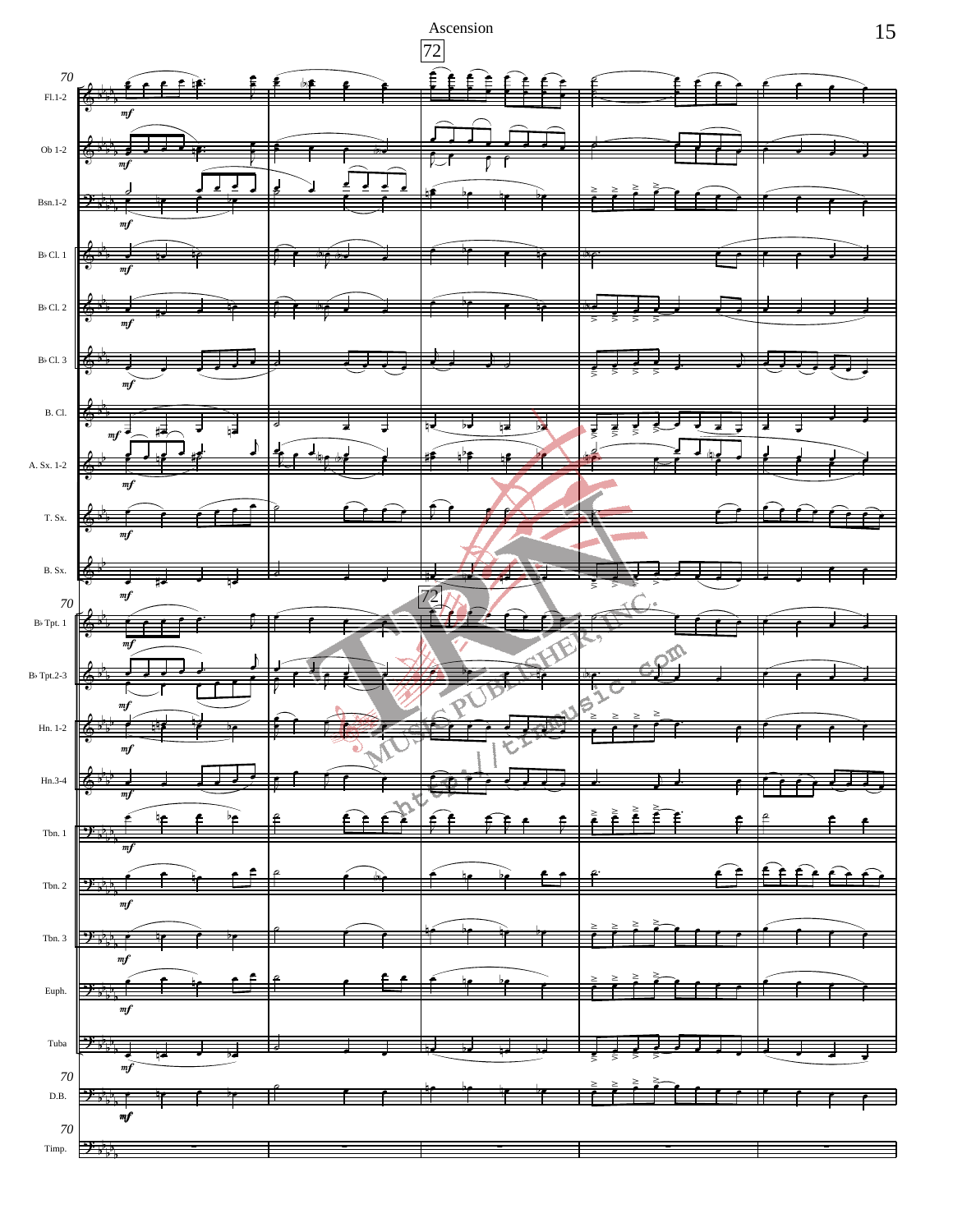